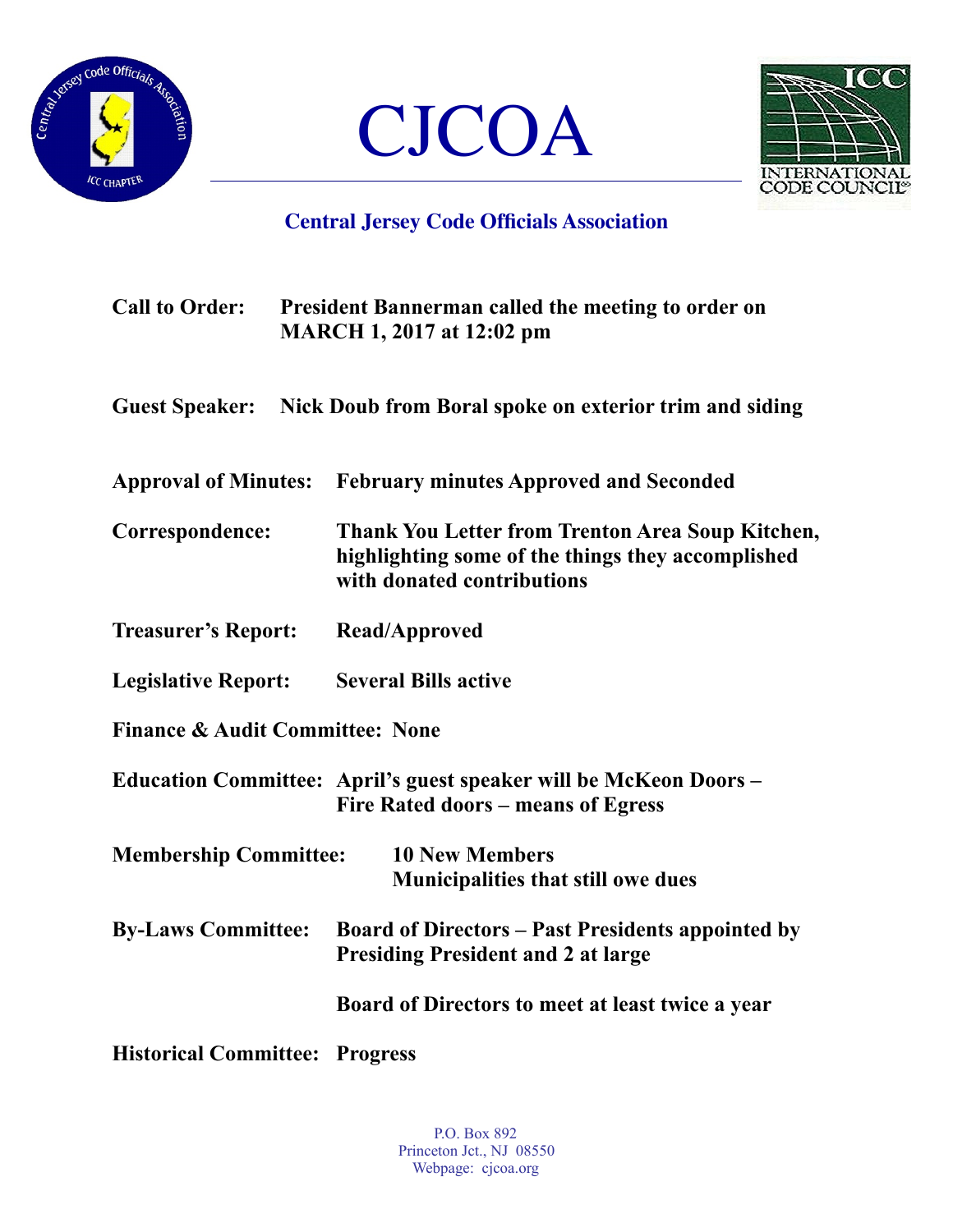## **Good & Welfare Committee: Thank You cards from Angela Belmont and Daniel Stoddard**

 **Ed Wasser – had surgery on February 28, 2017 Joe Pownall – had heart surgery Jeff Heiss – in CCU with double pneumonia Jeff's mother recovering well** 

 **Please keep everyone in your prayers** 

**Public Relations: None** 

**Code Change Committee:** 

| <b>Building</b>               |                | February 21, 2017 had some changes to "Ordinary"<br>Maintenance" posted in the New Jersey Register                         |
|-------------------------------|----------------|----------------------------------------------------------------------------------------------------------------------------|
|                               |                | a. Storable spa or tub                                                                                                     |
| <b>Electric</b>               | <b>None</b>    |                                                                                                                            |
| Plumbing                      | public comment | March 8-9, 2017 Atlantic City, to discuss 2018 NSPC and                                                                    |
| Fire                          |                | CO Detector posted in the February 21 <sup>st</sup> Register                                                               |
| <b>Nominating Committee:</b>  |                | <b>None</b>                                                                                                                |
| <b>Scholarship Committee:</b> |                | <b>None</b>                                                                                                                |
| <b>Website Committee:</b>     |                | Software is old and needs to be replaced<br>Mike Rodgers made a motion, seconded by<br>Scott McCormick and approved by the |
|                               |                | $\mathbf{D} \cap \mathbf{D}$ 000                                                                                           |

P.O. Box 892 Princeton Jct., NJ 08550 Webpage: cjcoa.org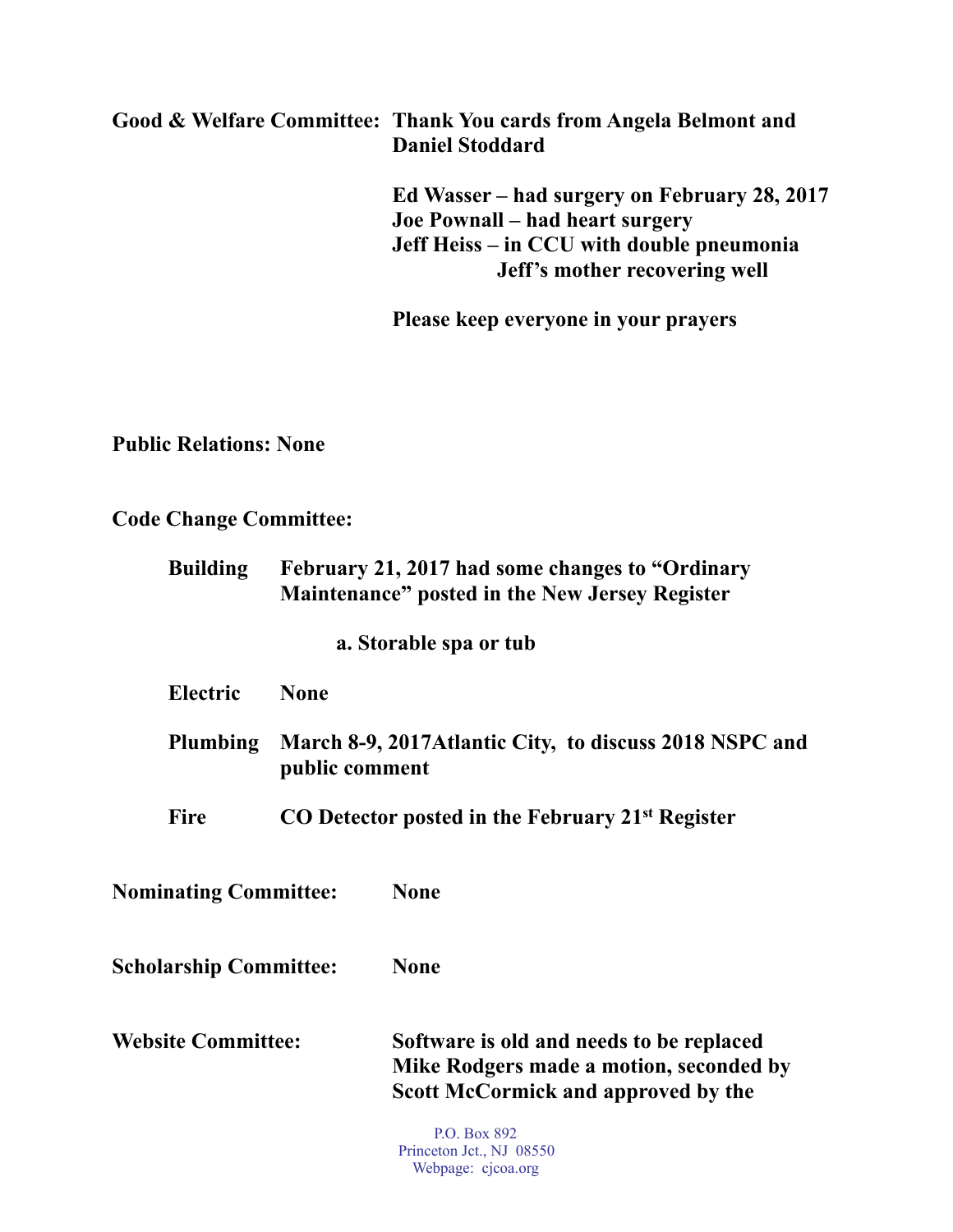|                        |             | members to purchase new software for our<br>website                                                                                                                                                                                                        |
|------------------------|-------------|------------------------------------------------------------------------------------------------------------------------------------------------------------------------------------------------------------------------------------------------------------|
| <b>Golf Committee:</b> |             | Emails were sent out to all previous players and<br>sponsors for our May 17 <sup>th</sup> outing at Mountain<br><b>View Country Club</b>                                                                                                                   |
| Ad-Hoc:                |             |                                                                                                                                                                                                                                                            |
|                        |             | Building Safety Week May 3-5, 2017 at Bally's (Atlantic City)                                                                                                                                                                                              |
| <b>DCA</b>             | <b>None</b> |                                                                                                                                                                                                                                                            |
| <b>ICC</b>             |             | <b>ICC</b> has a call for committees<br><b>CDP access - VALIDATE your Members</b>                                                                                                                                                                          |
| <b>ICC-Region 7</b>    |             | Next meeting May 11-12, 2017 in Hagerstown, MD                                                                                                                                                                                                             |
|                        |             | <b>Rich Soltis volunteered for Education Coordinator</b>                                                                                                                                                                                                   |
|                        |             | <b>New Chairman is from Delaware</b><br><b>Topics Covered:</b><br>a. Deck Construction<br><b>b. Tall Structures</b><br>c. By-Law Changes approved<br>d. IAS Training<br>e. Mock Code Change Hearings<br>f. ICC Leadership Summit in Texas,<br>May 24, 2017 |

**Unfinished Business: None**